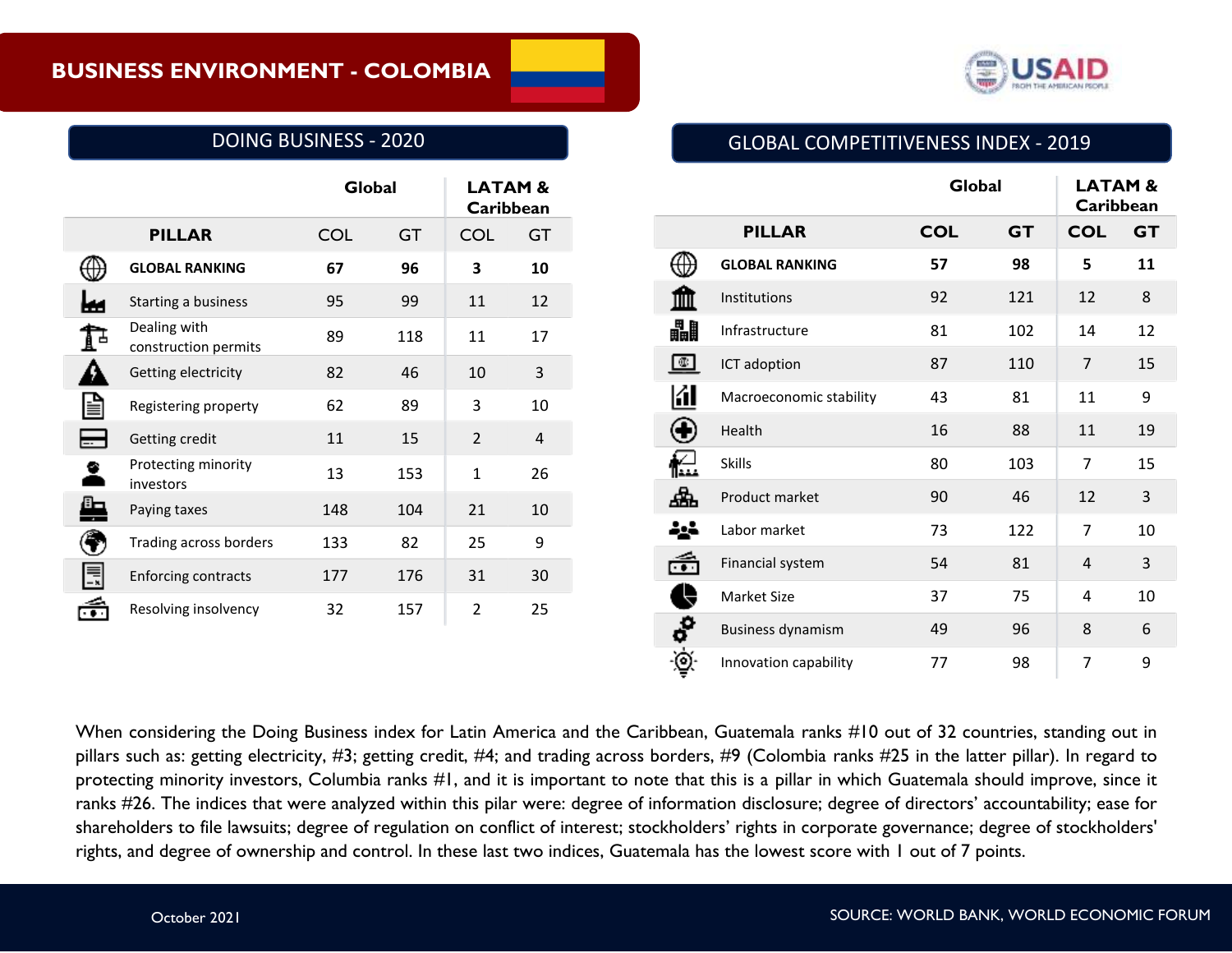# **BUSINESS ENVIRONMENT - COLOMBIA**



## INVESTMENT PROJECTS 2021

Investment Projects in Colombia From January 2021 to July 2021 **69**

## **Investment Sources**



#### **Investment Sectors**



There were 8 investment projects undertaken by Colombia in other countries from January 2021 to July 2021, and they are disaggregated as follows:

**Investment Destinations**



### **Investment Sectors**



■ Food and beverages **Transportation** and storage Consumer goods

■ Oil

■ Consumer electronics

Communications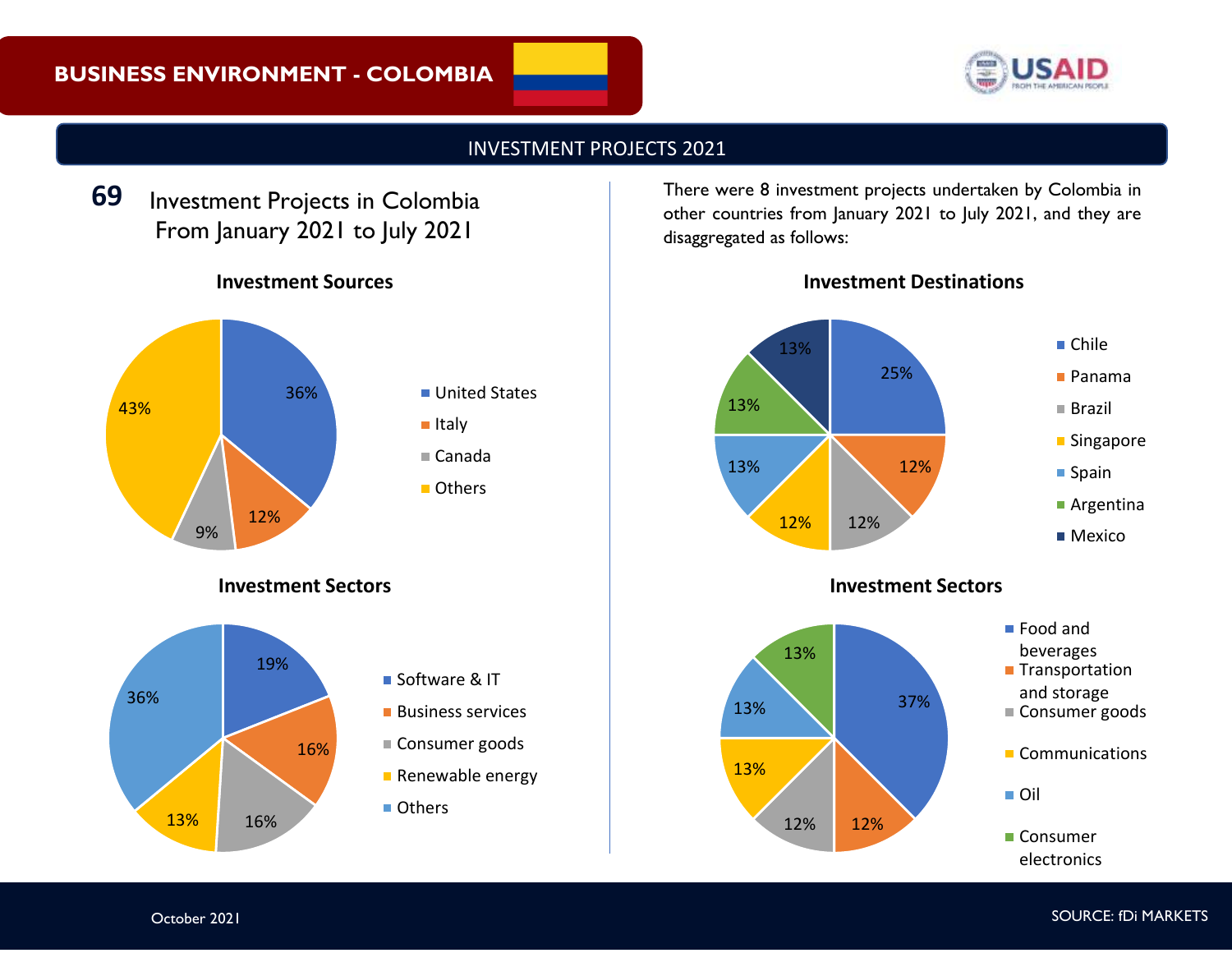

## INVESTMENT SIGNS 2021

20 Signs of Investments Destined for Colombia From January 2021 to September 2021

## **Investment Sources**



#### **Investment Sectors**



- Software & IT
- **Business services**

■ Food and beverages

Communications

Others

From January 2019 to September 2021, there have been around 34 signs of investments originating in Colombia. Most of them are from Bogotá.



**Investment Sectors**

## **Destinations of Interest**

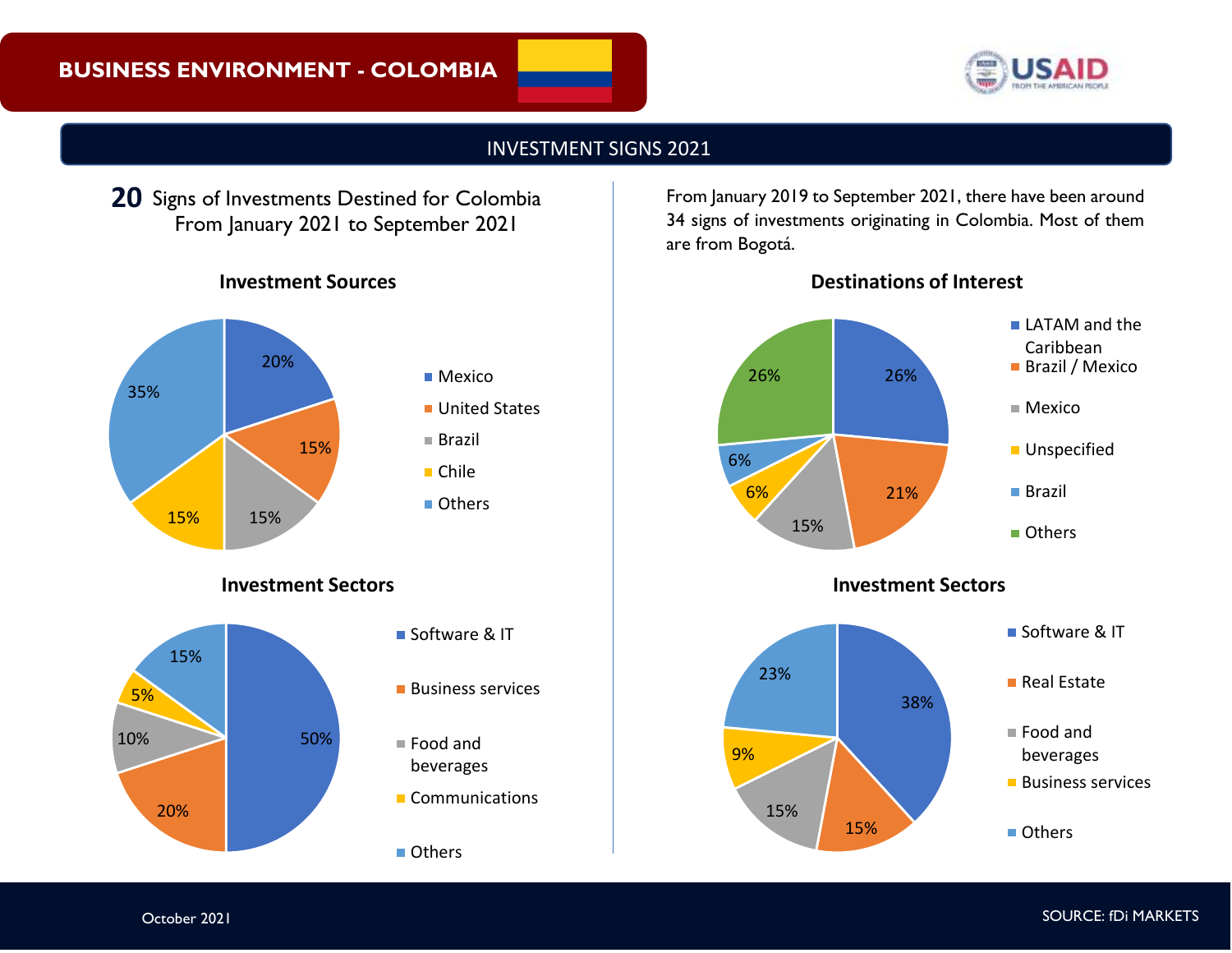#### **ADVANTAGES OFFERED BY COLOMBIA TO INVESTORS**

Colombia has Special Economic and Social Zones – ZESESs, which include a special tax regime with preferential income-tax rates and tax-withholding benefits. The ZESE are located in the following departments: Norte de Santander, La Guajira, Arauca, Armenia and Quibdó.



To opt for the ZESE benefit, companies must comply with the following:

- Existing companies must have generated a 15% increase in employment during the last two years.
- New companies must generate at least 2 jobs.

Special Social Economic Zones (ZESEs) are detailed in Law 1955 of the National Development Plan, issued in 2019. The following regulate their legal framework: Decree 2112, issued in 2019 – ZESE Regulation; Article 147 of Law 2010, issued in 2019, Economic Growth - Inclusion of Tourism and Health Activities; Decree 1606, issued in 2020 – It regulates Tourism and Health Activities; Article 10 of Law 2069, issued in 2020 – It extends compliance with the employment requirement for the year 2021 for companies registered in 2020.



#### **SITUATION OF THE MANUFACTURING SECTOR**

The Joint Industrial Opinion Survey (EOIC in Spanish) collects information on the behavior of companies in the manufacturing sector. The last survey that was performed covers the first half of 2020. Some of the indicators worth analyzing are investments, sales, and internationalization.

The total production and sales dropped by 12.5% and 13.0%, respectively. This industry has been impacted by COVID-19. Some indicators include the business environment, which is not favorable; installed capacity, whose level is low, and orders and inventories, which have diminished. The inter-annual behavior (January-June 2019 to January-June 2020) of various sectors shows that the only sector with slight growth was food and beverages, with a 0.8% increase. Some of the most affected sectors are the automotive, textile, iron, steel, and non-metal mineral sectors, with decreases of over 20%.

The main obstacles faced by the industry are the following: